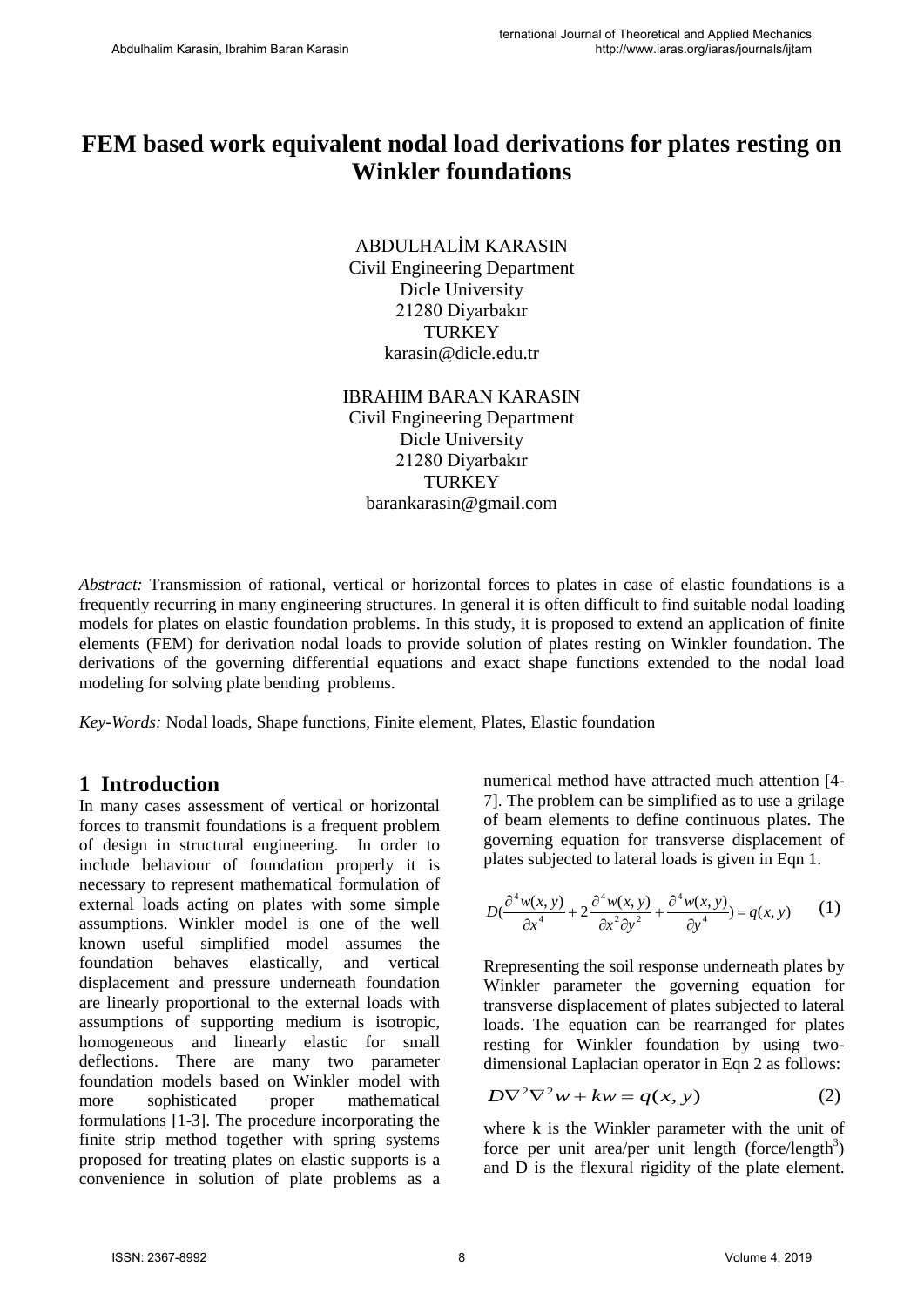This equation is applicable to all types of rectangular plates including Winkler foundation problems for bending. In many cases classical methods that provide mathematically exact solutions of plate problems are available for a limited number of load and boundary conditions [8]. There are a few load and boundary conditions that permit Equation 2 to be solved exactly. Therefore approximate and numerical methods have a great importance to solve the governing differential equations of plates resting on one-parameter elastic foundation for transverse displacement. Some numerical and approximate methods, such as finite element, finite difference, boundary element and framework methods have been developed to overcome such problems [9-12].

### **2 Formulations of the problem**

The objective of the present study is to present a numerical solution for plates on Winkler foundations. In this form, plates are idealized as a grillage of beams of a given geometry satisfying given boundary conditions. The Shape functions and stiffness matrices of a beam element on Winkler foundation can be derived to obtain nodal loads forl plate bending problems. A representation of the foundation with closely linear translational springs underlying a beam element can be considered instead of plate elements.



**Fig 1.** The idealized discrete system as parallel sets of one-dimensional elements replaced by the continuous surface.

For particular plate problems, closed form solutions have been obtained for Equation 2. The properties of beam elements that resembles that of plates resting on Winkler foundations will be a very useful tool to solve such complicate problems. However, the equation of the elastic curve derived for a beam element from the equilibrium equations of an infinitesimal segment of the structural member is given in Eqn 3.

$$
EI\frac{d^4w(x)}{dx^4} + kw(x) = q(x)
$$
 (3)

For different types of loading and boundary conditions it is possible to extend the exact solution of Equation 3 for a beam element supported on a two-parameter elastic foundation to plates on generalized foundations when the plate is represented by a discrete number of intersecting beams. Then finite element based matrix methods will be used to determine the exact shape, fixed end forces and stiffness matrices of beam elements resting on elastic foundations. These individual element matrices will be used to form the system load and stiffness matrices for plates.

#### **3 Derivation of equivalent nodal loads**

For equivalent nodal force vectors firstly it is necessary to derive shape functions for beam elements. By equating  $q(x) = 0$ ; the homogeneous form of Equation 3 the shape functions obtained and the necessary evaluations as previously done [13] the s functions for one dimensional elements resting on Winkler foundation can be derived.

The bending shape functions are directly affected by the foundation parameter. It is possible to define them in non-dimensional forms for comparing the functions with the corresponding Hermitian polynomials.

$$
\xi = \frac{x}{L} \qquad \text{for} \qquad 0 \le x \le L \qquad (4)
$$

and

$$
p = \lambda L = \sqrt[4]{\frac{k_1}{4EI}} L \tag{5}
$$

where L is the length of the beam. Note that both p and  $\xi$  are non-dimensional quantities. Since the torsional shape functions are not affected, then only the non-dimensional forms of the bending shape functions will be considered as follows;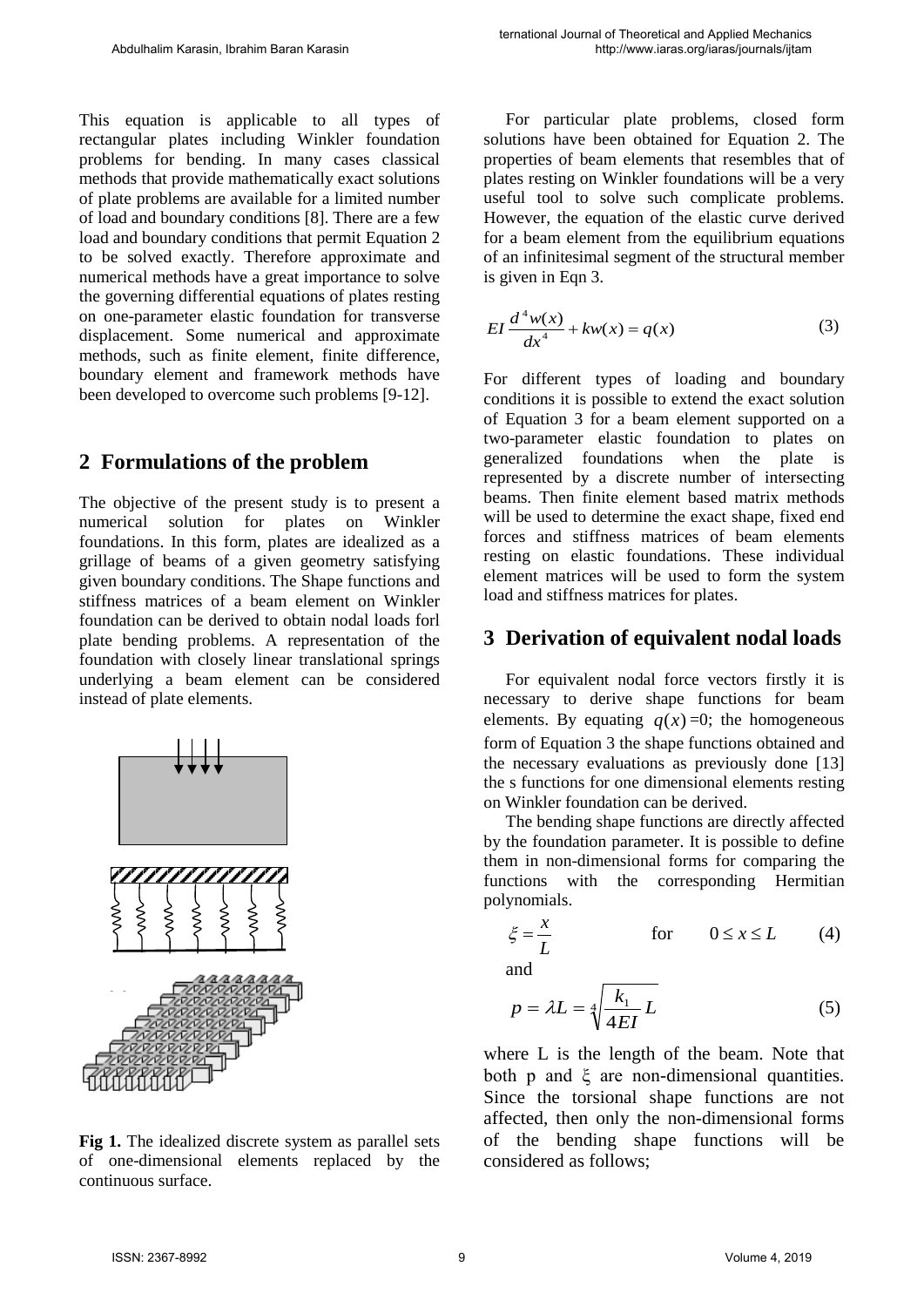$$
\psi_1 = \left(1 - \frac{x}{L}\right) \tag{6. a}
$$

$$
\frac{\psi_2}{L} = \begin{pmatrix} \sin[p\xi]\cosh[p(2-\xi)] \\ -\cosh[p\xi]\sin[p\xi] + \\ \cos[p(2-\xi)]\sinh[p\xi] \\ \frac{-\cos[p\xi]\sinh[p\xi]}{p(-2+\cos[2p]+\cosh[2p]} \end{pmatrix}
$$
(6.b)

 $\setminus$ 

J

$$
\psi_3 = \begin{pmatrix}\n\cos[p\xi]\cosh[p(2-\xi)] \\
+\cosh[p\xi]\cos[p(2-\xi)] \\
-2\cos[p\xi]\cosh[p\xi] \\
+\sin[p\xi]\sinh[p(2-\xi)] \\
\frac{-\sinh[p\xi]\sin[p(2-\xi)]}{2-(\cos[2p]+\cosh[2p])}\n\end{pmatrix}
$$
(6.c)

$$
\psi_4 = \left(\frac{x}{L}\right) \tag{6. d}
$$

$$
\frac{\psi_5}{L} = \begin{pmatrix}\n\sin[p(1-\xi)]\cosh[p(1-\xi)] \\
-\cosh[p(1+\xi)]\sin[p(1-\xi)] \\
+\cos[p(1-\xi)]\sinh[p(1-\xi)] \\
-\cos[p(1+\xi)]\sinh[p(1-\xi)] \\
p(-2+\cos[2p]+\cosh[2p]\n\end{pmatrix}
$$
(6.e)

$$
\psi_{6} = \begin{pmatrix}\n-2\cos[p(1-\xi)]\cosh[p(1-\xi)] \\
+\cosh[p(1-\xi)]\cos[p(1+\xi)] \\
+\cos[p(1-\xi)]\cosh[p(1+\xi)] \\
-\sinh[p(1-\xi)]\sin[p(1+\xi)] \\
+\sin[p(1-\xi)]\sin[p(1+\xi)] \\
2-(\cos[2p]+\cosh[2p])\n\end{pmatrix} (6.f)
$$

The shape functions  $[N]$  for beam elements resting on one-parameter elastic foundation are the main tool for fixed end moments and forces. The conventional cases are not valid for beam elements resting on elastic foundations as seen in Figure 2.a. It is obvious that the foundation reaction will affect the fixed end bending moments and forces. In some cases influence of foundation have a great importance. The nodal load vector corresponding to the loading function,  $q(x)$ , acting on the span L is given by;

$$
\{\underline{P}\} = \int_{0}^{L} [\underline{N}]\underline{q}(x)dx\tag{7}
$$

where  $[N]$  is the shape functions for beam elements resting on one-parameter elastic foundation.

For a distributed moment  $m(x)$  acting along the element as shown in Figure 2.b, the load vector can be rewritten as;

$$
\left\{\underline{P}\right\} = \int_{0}^{L} \frac{d\left[\underline{N}\right]}{dx} m(x) dx \tag{8}
$$

The above equations can be used to determine the load vectors for many common loading types. In this study the plate will be represented by a discrete number of intersecting beams. Since beam elements can be accepted as infinitesimal elements of plates, many types of loading can be represented with uniformly distributed loads or point loads applied at the nodes. Therefore, the nodal load vector will be derived only for ( $q(x) = q0$ ) uniformly distributed loading of the beam elements.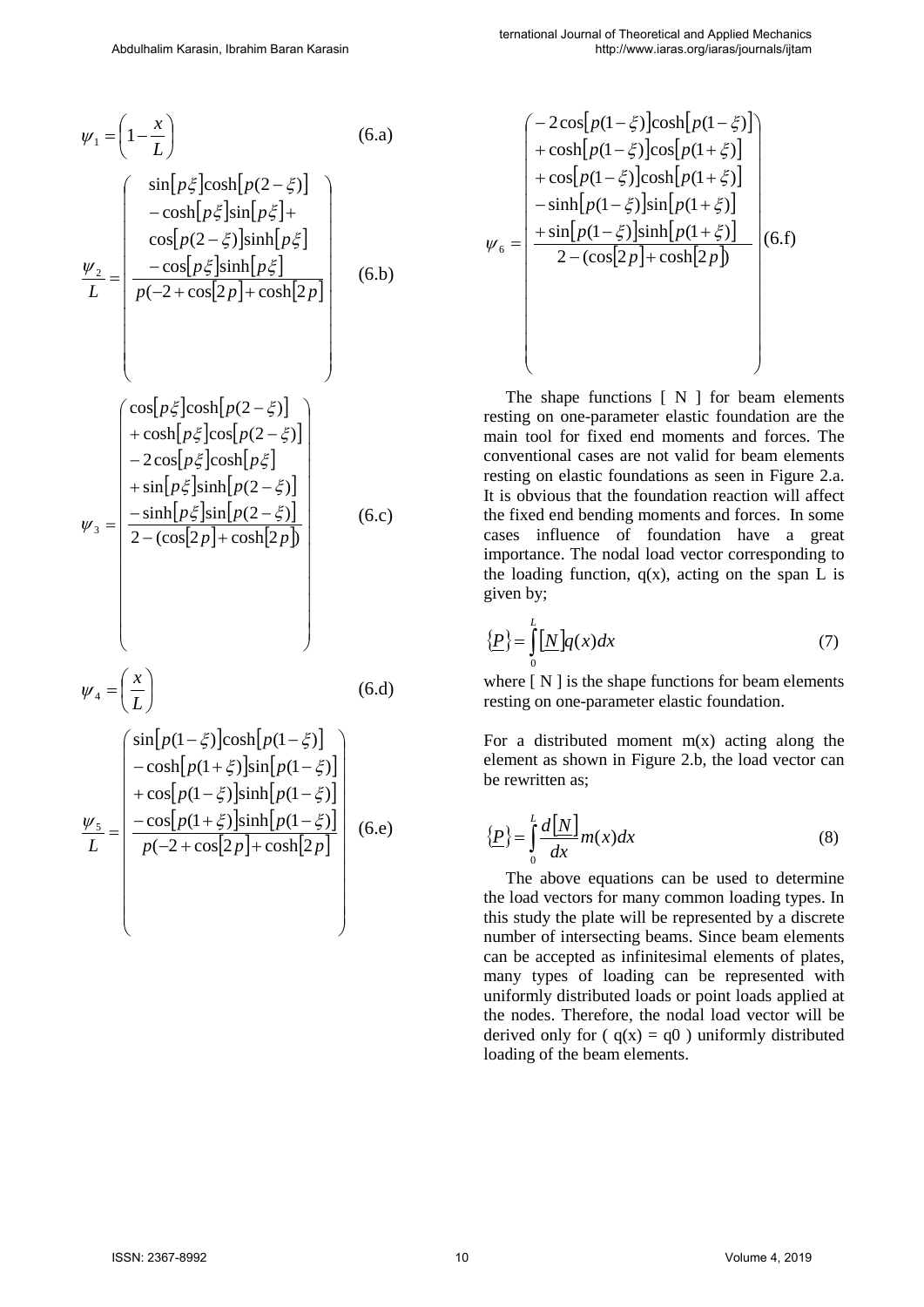

(a)



**Fig 2.** Nodal Forces due to Uniform Loading of a Beam Element Resting on One-Parameter (Winkler) Foundation.

Referring to Figure 2.a for uniform distributed loading,  $q_0$ , the equivalent nodal loads can be obtained by rewriting Equation (7) as;

$$
\{\underline{P}\} = \begin{cases} F_1 \\ M_1 \\ F_2 \\ M_2 \end{cases} = \frac{L}{9} q_0 \begin{cases} N_2 \\ N_3 \\ N_5 \\ N_6 \end{cases} dx \qquad (9)
$$

Inserting the corresponding shape functions from Equation (6) into Equation (9), the nodal loads obtained as;

$$
F_1 = F_2 = \frac{q_0(\cosh[\lambda L] - \cos[\lambda L])}{\lambda(\sin[\lambda L] + \sinh[\lambda L])}
$$
(10.a)  

$$
M_1 = -M_2 = \frac{q_0(\sinh[\lambda L] - \sin[\lambda L])}{2\lambda^2(\sin[\lambda L] + \sinh[\lambda L])}
$$
(10.b)

It is obvious that when foundation parameter k1 tends to zero, the terms in Equations (10.a) and (10.b) will reduce to the conventional beam fixed end forces obtained by Hermitian functions. The well known terms are obtained as:

$$
F_i = \mathop{Lim}\limits_{\lambda \to 0} \frac{q_0(\cosh[\lambda L] - \cos[\lambda L])}{\lambda(\sin[\lambda L] + \sinh[\lambda L])} = \frac{q_0 L}{2} \quad (11. a)
$$

$$
M_{i} = \mathop{Lim}\limits_{\lambda \to 0} \frac{q_{0}(\sinh[\lambda L] - \sin[\lambda L])}{2\lambda^{2}(\sin[\lambda L] + \sinh[\lambda L])} = \frac{q_{0}L^{2}}{12}(11.5)
$$

In order to compare the influence of the foundation parameter k1 on fixed end forces, the normalized terms of Equation (10) with those of Equation (11) are portrayed in Figures 3 and Figure 4.



**Fig 2.** Normalized Nodal Force F1 due to Continuous Loading of a Beam Element Resting on One-Parameter (Winkler) Foundation.



Fig 4. Normalized Nodal Force M<sub>1</sub> due to Continuous Loading for a Beam Element Resting on One-Parameter (Winkler) Foundation.

The figures represent behavior of the soil underneath one dimensional beam element as a part of continuous plate element. The figures indicate that the foundation rigidity has a great importance on nodal loads as fixed end forces.